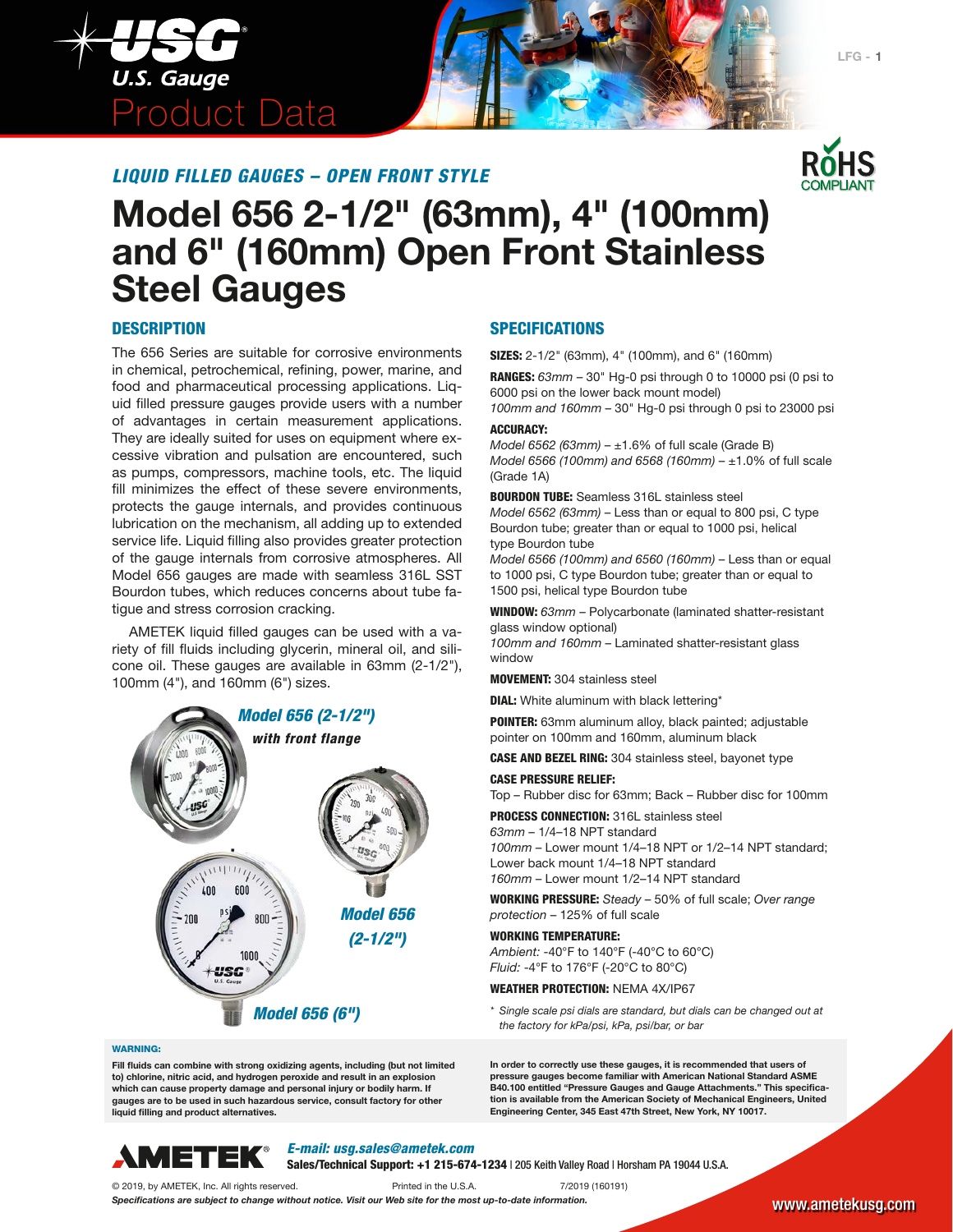

# **Model 656 2-1/2" (63mm), 4" (100mm) and 6" (160mm) Open Front Stainless Steel Gauges**

**BLOW OUT DISC (100mm only)**

**D FILL PLUG**



**Lower Mount (Code A)**

**R 1.8 (63mm) R 2.5 (100mm)**

**BOLT CIRCLE DIAMETER G**

**15º**

**3-120º**





**Center Back Mount (Code F) 63mm Only**

 $\emptyset$ **B** 

**F**

**INCHES (MM)**



**Lower Back Mount Front Flange (Code N) Lower Back Mount U-clamp Front Flange (Code T) 63mm Only**

| <b>Dimensions</b> |                 |             |       |                          |                          |      |      |                          |                          |                 |
|-------------------|-----------------|-------------|-------|--------------------------|--------------------------|------|------|--------------------------|--------------------------|-----------------|
| <b>Dial Sizes</b> | <b>Mounting</b> | <b>Unit</b> | A     | B                        | C                        | D    | E    | F                        | G                        | M               |
| $2 - 1/2"$        | <b>LM</b>       | inches      | 2.51  | $\overline{\phantom{0}}$ | $\overline{\phantom{0}}$ | 1.30 | 2.15 | 0.44                     | $\overline{\phantom{0}}$ | $\qquad \qquad$ |
| (63mm)            | <b>LM</b>       | mm          | 63.8  | $\qquad \qquad$          | $\overline{\phantom{0}}$ | 33.0 | 54.6 | 11.2                     | $\overline{\phantom{0}}$ | $\qquad \qquad$ |
| $2 - 1/2"$        | <b>CBM</b>      | inches      | 2.51  | 2.44                     | $\qquad \qquad$          | 1.30 | 2.24 | $\overline{\phantom{0}}$ | $\overline{\phantom{0}}$ | $\qquad \qquad$ |
| (63mm)            | <b>CBM</b>      | mm          | 63.8  | 62.0                     | -                        | 33.0 | 56.9 | $\overline{\phantom{0}}$ | $\overline{\phantom{0}}$ | $\qquad \qquad$ |
| $2 - 1/2"$        | LBM/FF          | inches      | 2.51  | 2.61                     | 3.39                     | 1.30 | 2.24 | 0.51                     | 2.95                     | 1.10            |
| (63mm)            | LBM/FF          | mm          | 63.8  | 66.3                     | 86.1                     | 33.0 | 56.9 | 13.0                     | 74.9                     | 27.9            |
| $2 - 1/2"$        | LBM/U-clamp     | inches      | 2.54  | 2.64                     | 2.99                     | 1.30 | 2.24 | 0.51                     | $\qquad \qquad -$        | 1.10            |
| (63mm)            | LBM/U-clamp     | mm          | 64.5  | 67.1                     | 76.0                     | 33.0 | 56.9 | 13.0                     | $\overline{\phantom{m}}$ | 27.9            |
| 4 <sup>11</sup>   | <b>LM</b>       | inches      | 3.99  | $\overline{\phantom{0}}$ | $\overline{\phantom{0}}$ | 1.97 | 3.27 | 0.63                     | $\overline{\phantom{0}}$ | $\qquad \qquad$ |
| (100mm)           | <b>LM</b>       | mm          | 101.3 | $\qquad \qquad$          | $\overline{\phantom{0}}$ | 50.0 | 83.0 | 16.0                     | $\overline{\phantom{m}}$ | $\qquad \qquad$ |
| 4"                | LBM/FF          | inches      | 3.99  | 4.06                     | 5.16                     | 1.97 | 3.27 | 1.14                     | 4.57                     | 1.77            |
| (100mm)           | LBM/FF          | mm          | 101.4 | 103.1                    | 131.1                    | 50.0 | 83.1 | 29.0                     | 116.1                    | 45.0            |
| 6"                | <b>LM</b>       | inches      | 6.32  | $\overline{\phantom{0}}$ | $\overline{\phantom{0}}$ | 2.07 | 3.7  | 0.62                     | $\overline{\phantom{0}}$ | $\qquad \qquad$ |
| (160mm)           | LM              | mm          | 160.6 | $\qquad \qquad$          | $\overline{\phantom{0}}$ | 52.5 | 94.0 | 15.8                     | $\overline{\phantom{0}}$ | $\qquad \qquad$ |



*E-mail: usg.sales@ametek.com*

Sales/Technical Support: +1 215-674-1234 | 205 Keith Valley Road | Horsham PA 19044 U.S.A.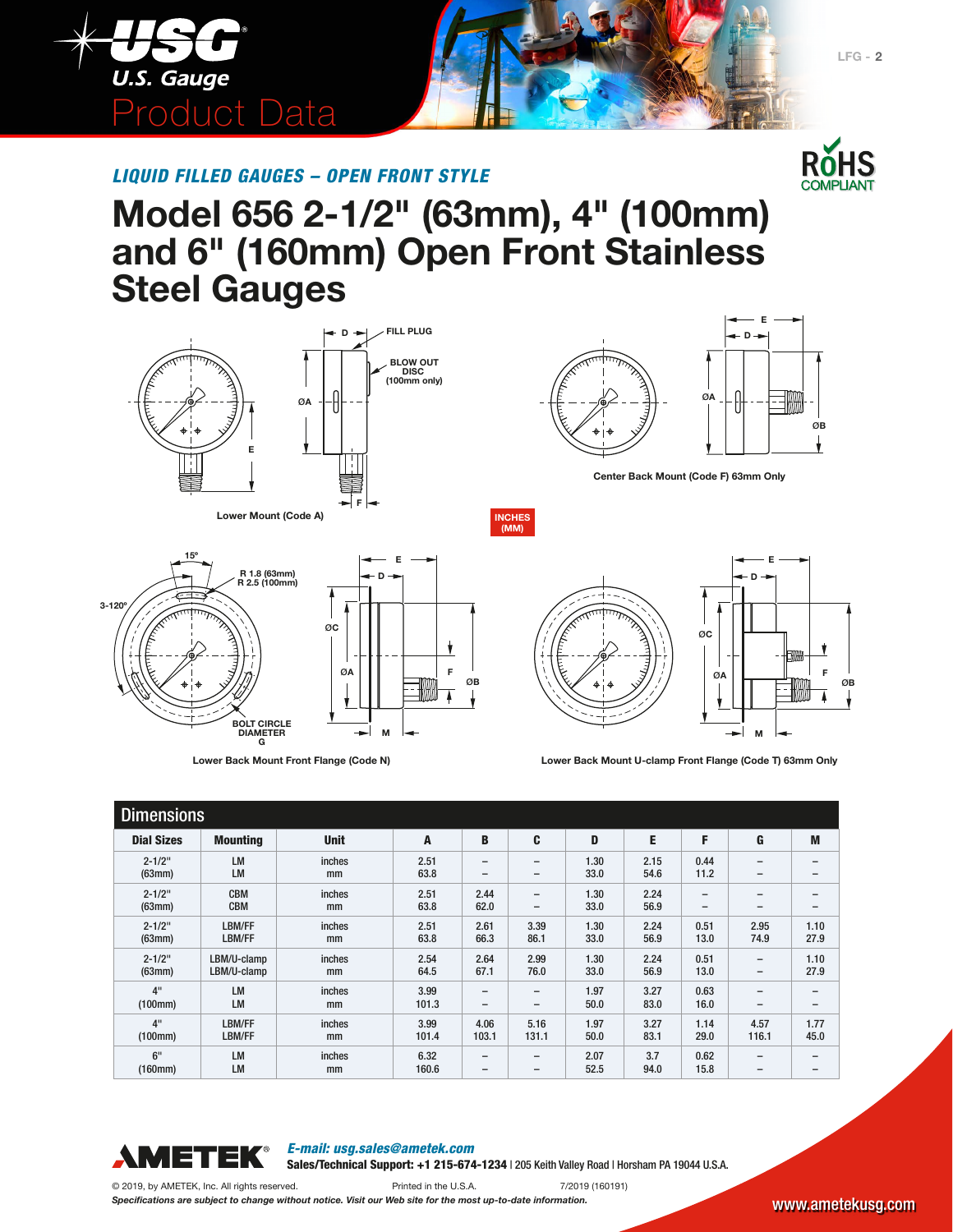

# **Model 656 2-1/2" (63mm) Open Front Stainless Steel Gauges**

### Spec Number Selection Chart – 2-1/2" (63mm)

| Model 656 2-1/2" (63mm) | <b>Stem Mounting</b>         |                                    |
|-------------------------|------------------------------|------------------------------------|
| <b>Model Number</b>     | 6562 Lower Mount, 1/4-18 NPT | 6562 Center Back Mount, 1/4-18 NPT |
| <b>Bourdon Tube</b>     | <b>316L Stainless Steel</b>  | <b>316L Stainless Steel</b>        |
| <b>Connection</b>       | <b>316L Stainless Steel</b>  | <b>316L Stainless Steel</b>        |
| Ranges*                 | Spec No.                     | Spec No.                           |
| 0-30" Hg VAC            | 256000                       | 256024                             |
| 30"-0-15 psi            | 256001                       | 256025                             |
| 30"-0-30 psi            | 256002                       | 256026                             |
| 30"-0-60 psi            | 256003                       | 256027                             |
| 30"-0-100 psi           | 256004                       | 256028                             |
| 30"-0-150 psi           | 256005                       | 256029                             |
| $0-15$ psi              | 256007                       | 256031                             |
| 0-30 psi                | 256008                       | 256032                             |
| $0-60$ psi              | 256009                       | 256033                             |
| 0-100 psi               | 256010                       | 256034                             |
| 0-160 psi               | 256011                       | 256035                             |
| 0-200 psi               | 256012                       | 256036                             |
| 0-300 psi               | 256013                       | 256037                             |
| 0-400 psi               | 256014                       | 256038                             |
| 0-600 psi               | 256015                       | 256039                             |
| 0-1000 psi              | 256016                       | 256040                             |
| 0-1500 psi              | 256017                       | 256041                             |
| 0-2000 psi              | 256018                       | 256042                             |
| 0-3000 psi              | 256019                       | 256043                             |
| 0-4000 psi              | 256020                       | 256044                             |
| 0-5000 psi              | 256021                       | 256045                             |
| 0-6000 psi              | 256022                       | 256046                             |
| 0-10000 psi             | 256023                       | 256047                             |

*\* Metric and dual scale dials are available. Please call Customer Service at +1 215-674-1234 for more information.*



*E-mail: usg.sales@ametek.com* Sales/Technical Support: +1 215-674-1234 | 205 Keith Valley Road | Horsham PA 19044 U.S.A.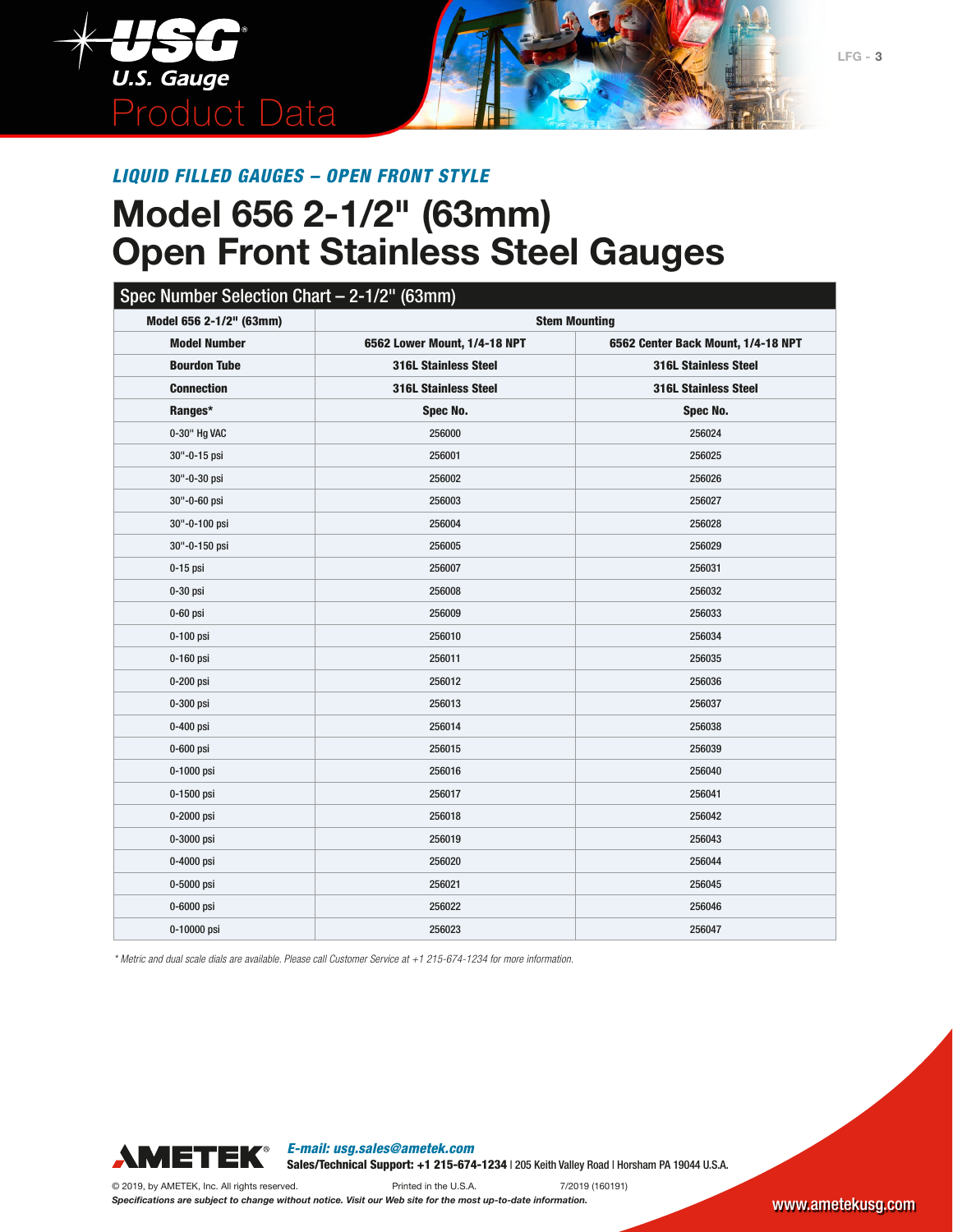

# **Model 656 2-1/2" (63mm) Open Front Stainless Steel Gauges**

| Spec Number Selection Chart - 2-1/2" (63mm) |                                    |                                   |
|---------------------------------------------|------------------------------------|-----------------------------------|
| Model 656 2-1/2" (63mm)                     | <b>Front Flange Panel Mounting</b> | <b>U-clamp Panel Mounting</b>     |
| <b>Model Number</b>                         | 6562 Lower Back Mount, 1/4-18 NPT  | 6562 Lower Back Mount, 1/4-18 NPT |
| <b>Bourdon Tube</b>                         | <b>316L Stainless Steel</b>        | <b>316L Stainless Steel</b>       |
| <b>Connection</b>                           | <b>316L Stainless Steel</b>        | <b>316L Stainless Steel</b>       |
| Ranges*                                     | Spec No.                           | Spec No.                          |
| 0-30" Hg VAC                                | 256048                             | 256072                            |
| 30"-0-15 psi                                | 256049                             | 256073                            |
| 30"-0-30 psi                                | 256050                             | 256074                            |
| 30"-0-60 psi                                | 256051                             | 256075                            |
| 30"-0-100 psi                               | 256052                             | 256076                            |
| 30"-0-150 psi                               | 256053                             | 256077                            |
| $0-15$ psi                                  | 256055                             | 256079                            |
| $0-30$ psi                                  | 256056                             | 256080                            |
| $0-60$ psi                                  | 256057                             | 256081                            |
| 0-100 psi                                   | 256058                             | 256082                            |
| 0-160 psi                                   | 256059                             | 256083                            |
| $0-200$ psi                                 | 256060                             | 256084                            |
| 0-300 psi                                   | 256061                             | 256085                            |
| 0-400 psi                                   | 256062                             | 256086                            |
| 0-600 psi                                   | 256063                             | 256087                            |
| 0-1000 psi                                  | 256064                             | 256088                            |
| 0-1500 psi                                  | 256065                             | 256089                            |
| 0-2000 psi                                  | 256066                             | 256090                            |
| 0-3000 psi                                  | 256067                             | 256091                            |
| 0-4000 psi                                  | 256068                             | 256092                            |
| 0-5000 psi                                  | 256069                             | 256093                            |
| 0-6000 psi                                  | 256070                             | 256094                            |
| 0-10000 psi                                 | 256071                             | 256095                            |

*\* Metric and dual scale dials are available. Please call Customer Service at +1 215-674-1234 for more information.*



*E-mail: usg.sales@ametek.com* Sales/Technical Support: +1 215-674-1234 | 205 Keith Valley Road | Horsham PA 19044 U.S.A.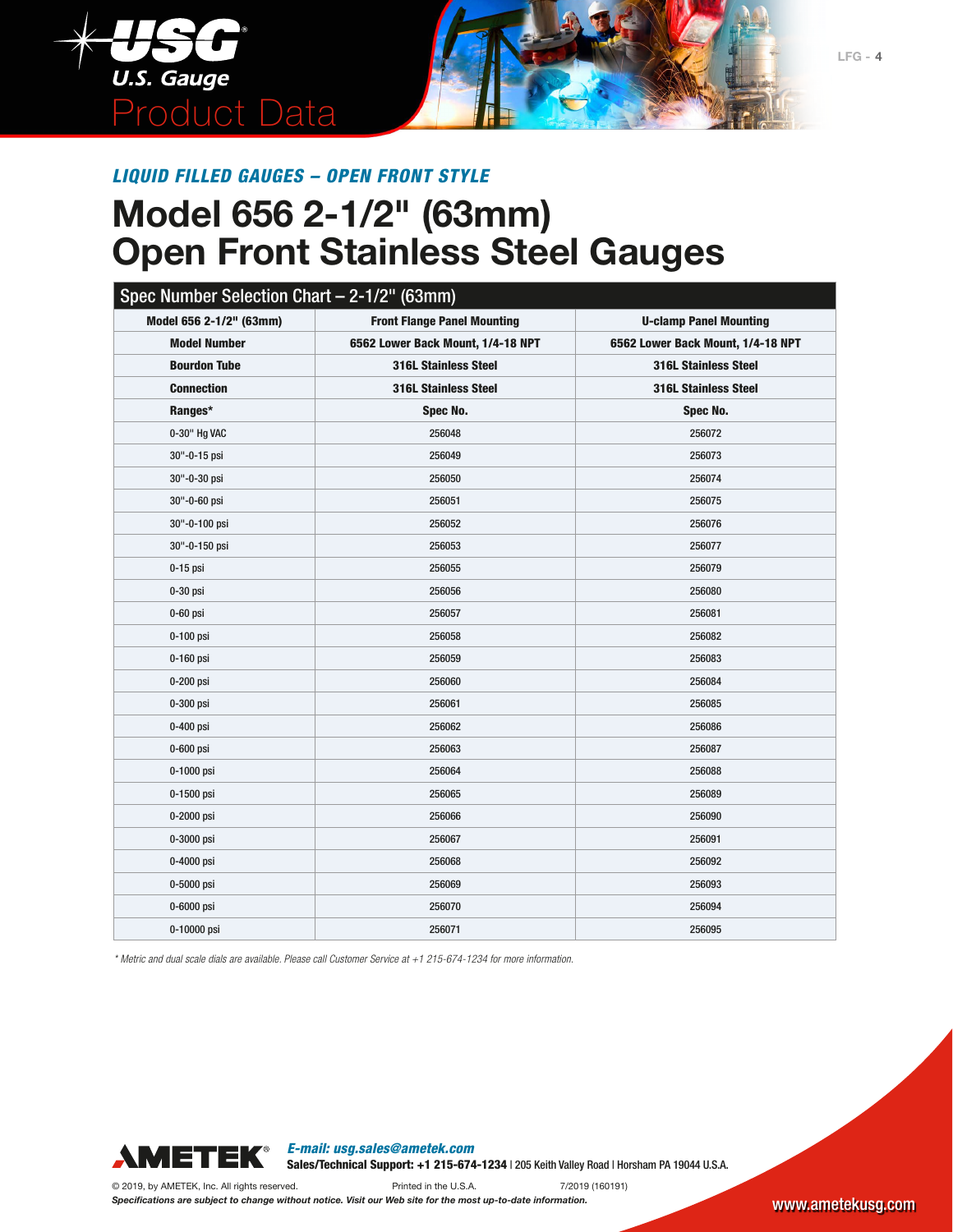

# **Model 656 4" (100mm) Open Front Stainless Steel Gauges**

| Model 656 4" (100mm) |                              | <b>Stem Mounting</b>         | <b>Front Flange Panel Mounting</b> |
|----------------------|------------------------------|------------------------------|------------------------------------|
| <b>Model Number</b>  | 6566 Lower Mount, 1/4-18 NPT | 6566 Lower Mount, 1/2-14 NPT | 6566 Lower Back Mount, 1/4-18 NPT  |
| <b>Bourdon Tube</b>  | <b>316L Stainless Steel</b>  | <b>316L Stainless Steel</b>  | <b>316L Stainless Steel</b>        |
| <b>Connection</b>    | <b>316L Stainless Steel</b>  | <b>316L Stainless Steel</b>  | <b>316L Stainless Steel</b>        |
| Ranges*              | Spec No.                     | Spec No.                     | Spec No.                           |
| 0-30" Hg VAC         | 356000                       | 356025                       | 356050                             |
| 30"-0-15 psi         | 356001                       | 356026                       | 356051                             |
| 30"-0-30 psi         | 356002                       | 356027                       | 356052                             |
| 30"-0-60 psi         | 356003                       | 356028                       | 356053                             |
| 30"-0-100 psi        | 356004                       | 356029                       | 356054                             |
| 30"-0-150 psi        | 356005                       | 356030                       | 356055                             |
| $0-15$ psi           | 356007                       | 356032                       | 356057                             |
| $0-30$ psi           | 356008                       | 356033                       | 356058                             |
| $0-60$ psi           | 356009                       | 356034                       | 356059                             |
| $0-100$ psi          | 356010                       | 356035                       | 356060                             |
| 0-160 psi            | 356011                       | 356036                       | 356061                             |
| 0-200 psi            | 356012                       | 356037                       | 356062                             |
| 0-300 psi            | 356013                       | 356038                       | 356063                             |
| 0-400 psi            | 356014                       | 356039                       | 356064                             |
| 0-600 psi            | 356015                       | 356040                       | 356065                             |
| 0-800 psi            | 356016                       | 356041                       | 356066                             |
| 0-1000 psi           | 356017                       | 356042                       | 356067                             |
| 0-1500 psi           | 356018                       | 356043                       | 356068                             |
| 0-2000 psi           | 356019                       | 356044                       | 356069                             |
| 0-3000 psi           | 356020                       | 356045                       | 356070                             |
| $0-6000$ psi         | 356021                       | 356046                       | 356071                             |
| 0-10000 psi          | 356022                       | 356047                       | 356072                             |
| 0-14500 psi          | 356023                       | 356048                       | 356073                             |
| 0-23000 psi          | 356024                       | 356049                       | 356074                             |

*\* Metric and dual scale dials are available. Please call Customer Service at +1 215-674-1234 for more information.*



*E-mail: usg.sales@ametek.com* Sales/Technical Support: +1 215-674-1234 | 205 Keith Valley Road | Horsham PA 19044 U.S.A.